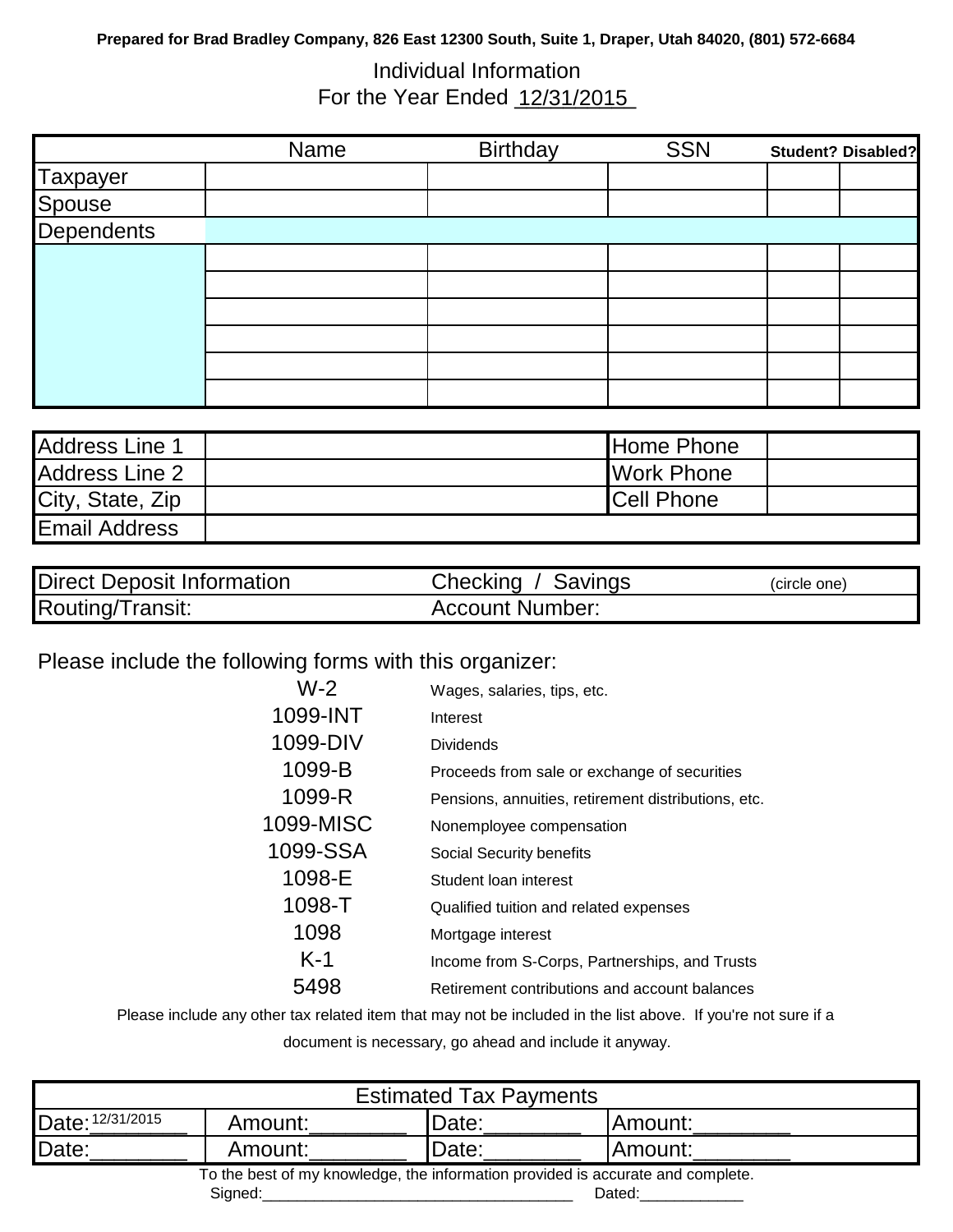# Itemized Deductions For the Year Ended 2014

| <b>Medical Expenses</b>     |              |  |  |  |  |  |  |
|-----------------------------|--------------|--|--|--|--|--|--|
| Medicines and drugs         | <b>Other</b> |  |  |  |  |  |  |
| Medical insurance           | <b>Other</b> |  |  |  |  |  |  |
| Medical mileage             | <b>Other</b> |  |  |  |  |  |  |
| Long-term care insurance    | <b>Other</b> |  |  |  |  |  |  |
| Doctors and dentists        | Other        |  |  |  |  |  |  |
| Hospitals and nursing homes | Other        |  |  |  |  |  |  |

| Taxes                    | <b>Interest Paid</b>              |  |  |  |  |
|--------------------------|-----------------------------------|--|--|--|--|
| State & local income tax | 1st Mortgage                      |  |  |  |  |
| State & local sales tax  | 2nd Mortgage                      |  |  |  |  |
| Real estate tax          | Home Equity Loan                  |  |  |  |  |
| Personal property tax    | Points                            |  |  |  |  |
| Other                    | Mortgage Insurance                |  |  |  |  |
| <b>Other</b>             | <b>Investment Interst Expense</b> |  |  |  |  |

| <b>Charitable Contributions</b> |                         |                          |  |  |  |  |  |  |  |
|---------------------------------|-------------------------|--------------------------|--|--|--|--|--|--|--|
| Cash contributions:             | Non-cash Contributions: |                          |  |  |  |  |  |  |  |
|                                 |                         |                          |  |  |  |  |  |  |  |
|                                 |                         |                          |  |  |  |  |  |  |  |
|                                 |                         |                          |  |  |  |  |  |  |  |
|                                 |                         |                          |  |  |  |  |  |  |  |
| Out-of-pocket expenses:         |                         | Charitable miles driven: |  |  |  |  |  |  |  |

|                                          | <b>Miscellaneous</b>          |  |
|------------------------------------------|-------------------------------|--|
| Unreimbursed employee business expenses: |                               |  |
| <b>Union dues</b>                        | Meals & Entertainment         |  |
| <b>Tools</b>                             | Uniforms & cleaning           |  |
| <b>Supplies</b>                          | Dues & subscriptions          |  |
| <b>Travel</b>                            | Other                         |  |
|                                          |                               |  |
| Tax prep / planning fees                 | <b>Gambling losses</b>        |  |
|                                          |                               |  |
| <b>Investment Expenses:</b>              | <b>IRA</b> fees paid directly |  |
| Phone/postage/supplies                   | Other                         |  |
| Safe deposit box                         | Other                         |  |
| <b>Investment Publications</b>           | Other                         |  |

To the best of my knowledge, the information provided is accurate and complete.

Signed:\_\_\_\_\_\_\_\_\_\_\_\_\_\_\_\_\_\_\_\_\_\_\_\_\_\_\_\_\_\_\_\_\_\_\_\_ Dated:\_\_\_\_\_\_\_\_\_\_\_\_